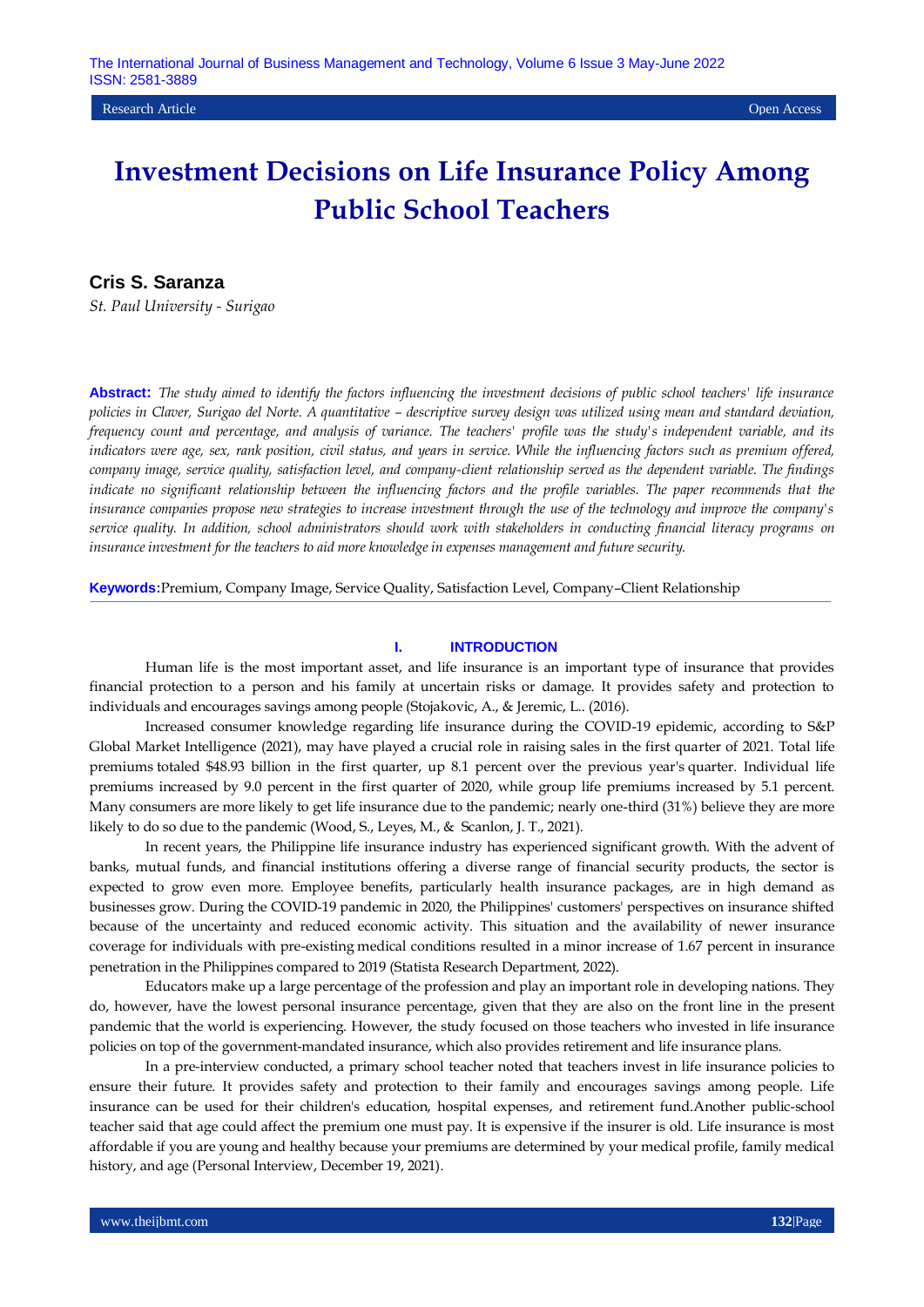These encouraged the researcher to study the factors influencing the teachers' investment decisions on life insurance policies, what they consider investing in, their most preferred life insurance type, and the significant differenceof the influencing factors when grouped by their profile variables. Moreover, it is for the researcher to provide information to the community that will guide them when availing of life insurance, especially for those who do not have a background in life insurance.

## **II. REVIEW OF RELATED LITERATURE**

This chapter discusses the theories, facts, and concepts of various authors of this study to provide a frame of reference to support the study.

## **2.1 Life Insurance Policy**

Life insurance has been a crucial component of estate planning. It can provide a death payout that is tax-free and far exceeds the premiums paid. It is built on the principles of risk pooling and the law of large numbers (Gallo, J. J., 1999).A contract with an insurance company defines a life insurance policy. The insurance company gives recipients a lump-sum payout for premium payments, known as a death benefit (Granovetter, M., & Swedberg, R., 2011). Life insurance is typically chosen depending on the owner's needs and intentions. Term life insurance, for example, protects you for a specific length of time, whereas permanent life insurance, such as whole and universal life, protects you for the rest of your life (Stout, 2019). It is important to note that death benefits from all types of life insurance are generally income tax-free (F. Dong et al., 2019).

There are many types of life insurance – whole life, term life, universal life, among others – and hundreds of insurance companies, each with unique requirements. However, there are two main life insurance policies: term life and whole life. Term life is a policy that covers you for a set period, typically 10, 15, 20, or 30 years. Once the policy expires, so does the coverage. Whole life policies provide permanent coverage that lasts a lifetime, premiums, and a guaranteed cash value (Stout, 2019).

## **2.1.1 Life Insurance Policy in the Philippines**

The Philippine insurance industry is a developing and evolving market (Santos, 2013). However, the Philippines has the smallest insurance market among member countries of the ASEAN 5, despite having the secondlargest population (Galolo, 2015). The Philippine life insurance industry has seen major growth in market size, penetration rates, and product range in recent years. As the country draws closer to full integration into the ASEAN Economic Community, new channels are opening – bancassurance, for example – and additional market entrants are expected.All of this is based on the Philippines' continued economic growth, with the industries that are driving it, such as business process outsourcing (BPO), also providing a lucrative platform for expansion in the life sector as businesses grow, demand for employee benefits rises, and health insurance packages are in high demand (Oxford Business Group, 2018).

#### **2.2 Demographic Profile**

Demographic risk is a serious threat to the financial stability of an insurance company having underwritten life insurance and annuity business (Gründl, H., 2006). Natural hedging opportunities are created by the inverse impact of changes in mortality regulations on the market value of life insurance (Gründl, Post, and Schulze, 2005). Investors' risk and return expectations depend upon various demographic factors and establish a relationship between demographic attributes like age, gender, the investor's spiritual orientation, and investment decision-making (Gakhar and Prakash, 2013).

Ganesan, S., Namasivayam, and Rajendran, S. (2006) reviewed the socio-economic variables responsible for acquiring life insurance policies and the policyholders' preference for company policies. It was discovered from the assessment that variables such as policyholders' age, academic level, and sex are irrelevant, but the amount of revenue, employment, and family are significant factors for the purchase of life insurance products (Nekmahmud Md et al., 2017). However, Thune (2018) noted that sex plays a significant role in life insurance premium costs. Generally speaking, rates for women are less expensive than they are for men since women tend to live longer. Women havea life expectancy at birth of 81.3, while it is 76.3 on average for men. That allows them to charge a lower premium.

#### **2.3 Investment Decision Factors**

There are many factors in developing consumers' perception of life insurance policies,such as consumer loyalty, service quality, satisfaction level, company image, and company-client relationship (Adhikari, P. R., 2020 & Epetimehin, F. M., 2011). Moreover, Tanmay et al. (2015) disclosed that consumers' purchase decisions depend on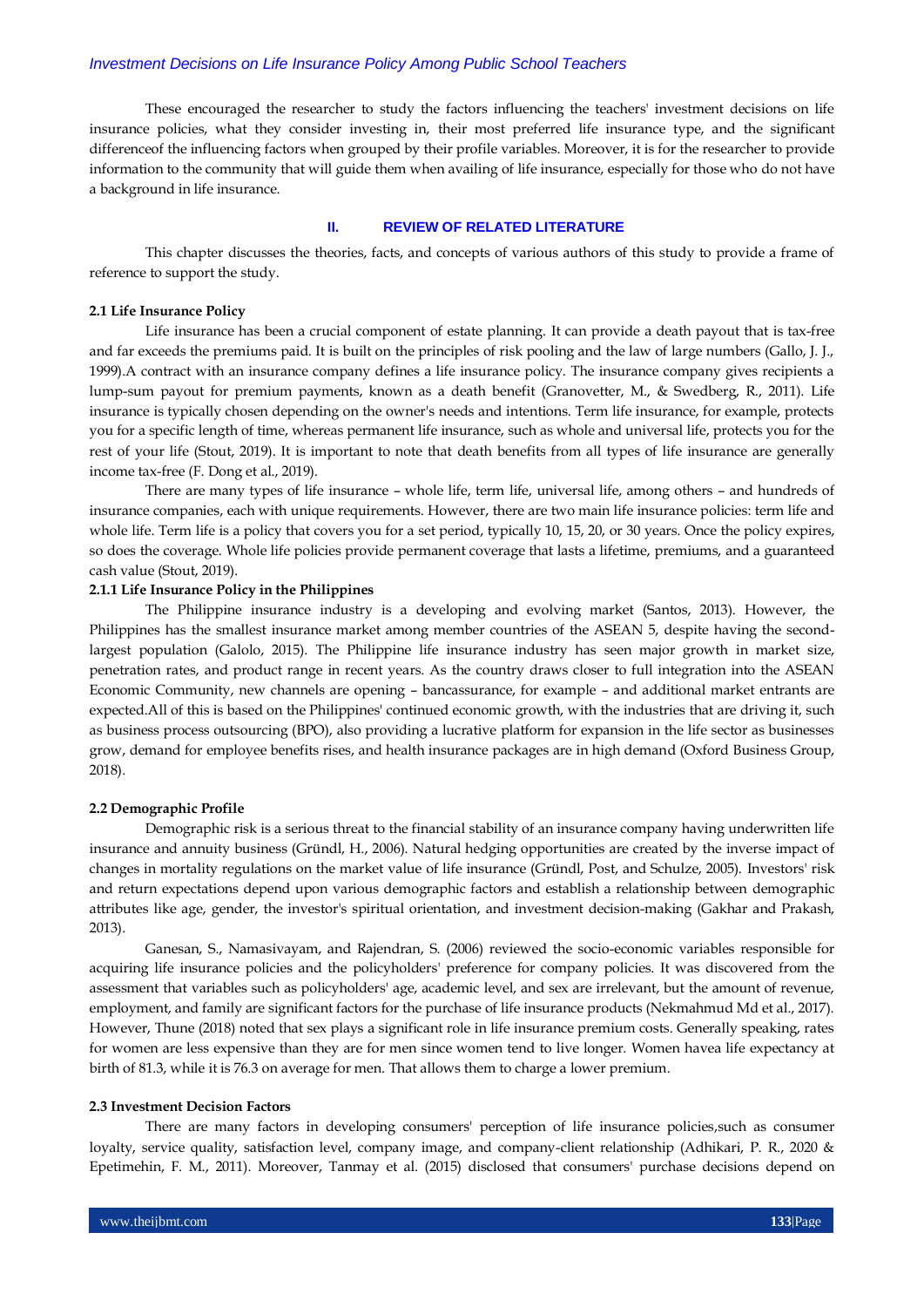quality, availability, type of business, suggestions, and service promptness. However, in the current study, five factors are considered and discussed below.

It was found that an investor in life insurance considers *premiums offered* and prefers to pay monthly and quarterly premiums (Tati, R. K., & Baltazar, E. B. B., 2018). Whole life insurance provides long-term objectives, consistent premiums to customers, and guaranteed cash value accumulation that covers you as long as you live (Mahajan, 2013). On the other hand, universal life insurance provides customers flexibility in their policy's premium payments, and you can change your premium payments; you can also boost or reduce your insurance face value (Dave, 2019).Zhang (2009) also indicates that an excellent *company image* has benefits such as attracting fresh clients, improving customer loyalty, making products simpler to sell, and thus increasing profit. Similar studies have shown that a strong corporate reputation could enforce client confidence and customer loyalty resulting in greater product demand (Wang, C. Y.,2010&Okidarsyah, M., 2017). The company's image is considered one of the most important by customers when choosing an insurance company (Suneja, A. et al., 2009 & Shafeiha, S. et al., 2011).

Moreover, insurance penetration also depends on *service quality* (Panigrahi S. et al., 2018 & Krishnamurthy et al., 2005). This sector's future development and greater efficiencies in customer service will rely on how efficiently insurers meet their customers' expectations and requirements and will be able to alter consumers' perceptions and communicate what they have to give (Krishnamurthy et al., 2005; Rani, S.V., & Soni, A.K., 2019). Proper handling of client complaints, efficient mechanism for managing client grievances, and quick claim settlement procedures are some of how customer satisfaction can be improved (Siddiqui, M. H., & Sharma, T. G., 2010).Additionally, the life insurance industry study discovered that *satisfaction level* was favorably linked to the repurchase choices of the client (Nyaguthii, M. J., 2013). Satisfaction may emerge from product experience, vendor experience, and after-sales service. It may come from the insurer's expertise and services, and the insurer's relationship with the service provider may also impact his choice considerably (Yu, T.-W., & Tseng, L.-M., 2016). Satisfied customers are likely to stay loyal (a good relationship) and boast favorable behavioral intentions toward the company (Pappas et al., 2014). On the other hand, a disappointed consumer is unlikely to have a positive relationship with a company (Roberts et al., 2003).

Finally, many available services helped organizations boost client interaction. Thus, today's need is effective and automated customer interaction management for a good *company-client relationship*(Anshari et al., 2019). The organization must also evaluate client information to reveal customer behavior patterns and comprehend their customers' real value (Kumar, V., & Reinartz, W., 2018). Its achievement must be analyzed client interactions from a lifetime view (Raab, G. et al., 2016). The insurance industry must focus on building healthy customer relationships as important attributes when choosing a life insurance policy (Chaudhary, S., 2016).

#### **2.4 Investment Decisions on Life Insurance Policy**

Muthukumar and Rajesh (2014) identified the important role of life insurance both in individual lives and in society.Many factors affect customers' investment decisions in life insurance.According toTati & Baltazar (2018), the overall perception of investors toward life insurance is found to be positive.The majority of the customers feel insurance is a tax-saving option than risk protection and should be a multi-faceted investment option.

#### **2.5Conceptual Framework**

This study is anchored on Zietz (2003) and Jain (2018), which state that specific demographic and economic factors may be identifiable as traits influencing the investment decisions for life insurance and discusses the general environmental issues related to life insurance demand. Moreover, Adhikari (2020) and Epetimehin (2011) consider the factors such as service quality, satisfaction level, company image, and company-client relationshipconsumers' may depend on in makinginvestment decisions.

In this study, the demographic profile serves as the independent variable with age, sex, rank or position, civil status, and years in services as indicators. Moreover, the investment decision factors serve as the dependent variables with premium offered, company image, service quality, satisfaction level, and company-client relationship as study indicators.These concepts are relevant to the present study because they will be used as a basis for the decision-making process of potential investors in the life insurance policy. Thus, it will provide information to the life insurance companies in developing marketing activities tailored to their market demand.

As shown in Figure 1, identifying the profile and factors influencing the customers' investment decisions will better understand the life insurance policy the market needs.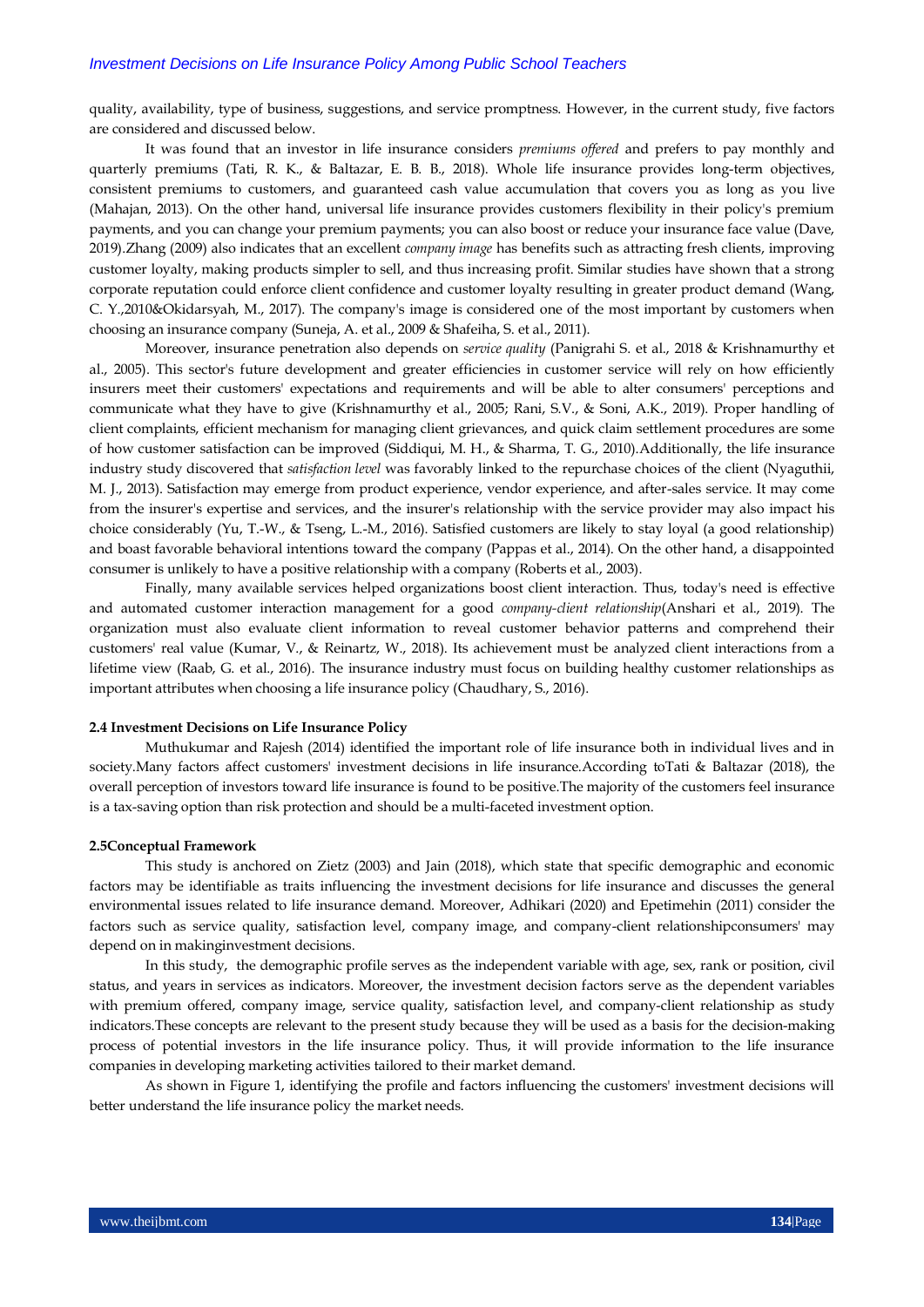



## **III. METHOD**

## **3.1Research Design**

In this study, a quantitative descriptive survey research design was used to determine the degree of influence of the investment decision factors on the life insurance policy investment of the teachers. According to McCombes, S. (2019), a descriptive research method is to define a population, condition, or phenomenon correctly and systematically.It is suitable when the study aims to define features, frequencies, trends, correlations, and categories.

#### **3.2 Research Participants**

The study was conducted in the Claver District of Surigao del Norte, Philippines. It consisted of eighteen (18) public schools, sixteen (16) elementary schools, and two (2) high schools with 331 total teachers. Only ninety-one (91) have invested in a life insurance policy, which was considered the study's population. Furthermore, using sloven's formula, 74 public school teachers were considered the sample respondents.

## **3.2 Sampling Technique**

The study used non-probability, purposive sampling. It was purposive because only the public school teachers assigned in Claver District who invested in life insurance policies were considered respondents of the study. According to Ben Foley (2018), purposive sampling, also known as selective sampling, is a form of non-probability sampling in which researchers rely on their judgment when choosing members of the population to participate in their study. This sampling method requires researchers to have prior knowledge about the purpose of their studies to choose and approach eligible participants properly.

# **3.3Content Validity and Reliability**

After completing the pilot survey, the data were analyzed using SPSS. Before distributing the questionnaires, the draft was initially submitted to the adviser and experts and the typical respondents for face and content validity. Reliability refers to an assessment tool's degree in producing consistent and stable results. The study yielded a 0.854 Cronbach alpha, indicating that the instrument was reliable. Commonly, Cronbach alpha is used to measure the internal consistency; that is, how closely related a set of items are as a group. It is most commonly used when a Likert-type scale is adopted in the questionnaire to determine whether the scale is reliable or not. The study used the suggested above 0.6 coefficient value (Babin et al., 2010).

On the other hand, content validity was established to ensure the instruments' validity (Cozby, 1977) from the pretest and re-test method done before the actual research. The research instrument sought experts' opinions in the study and peer review. This activity facilitated the necessary revision and modification of the research Instrument, thereby enhancing validity. Borg and Gall (1985) point out that an instrument's validity is improved through expert judgment.

## **3.4 Data Gathering and Analysis**

A letter of approval to the district supervisors and principals of the surveyed teachers was accomplished, allowing them to participate in the study.The survey questionnaires were handed over to the participants, and they were requested to answer the questionnaire. To ensure the proper accomplishment of the questionnaire, the researchers explained the purpose of the study to the respondents.The data gathered were classified, tabulated, and analyzed to answer the statements of the problem.Data collected were analyzed using statistical packages presented in tables. The statistical package used in analyzing the data gathered from the field was Microsoft Excel (2016 edition) and SPSS statistical packages with AMOS. The data analysis usedfrequency count and percentage distributionto represent the average rating as to the profile of the respondents.At the same time, the mean and standard deviationwas applied to determine the influence of the investment decision factors on the respondents. On the other hand, analysis of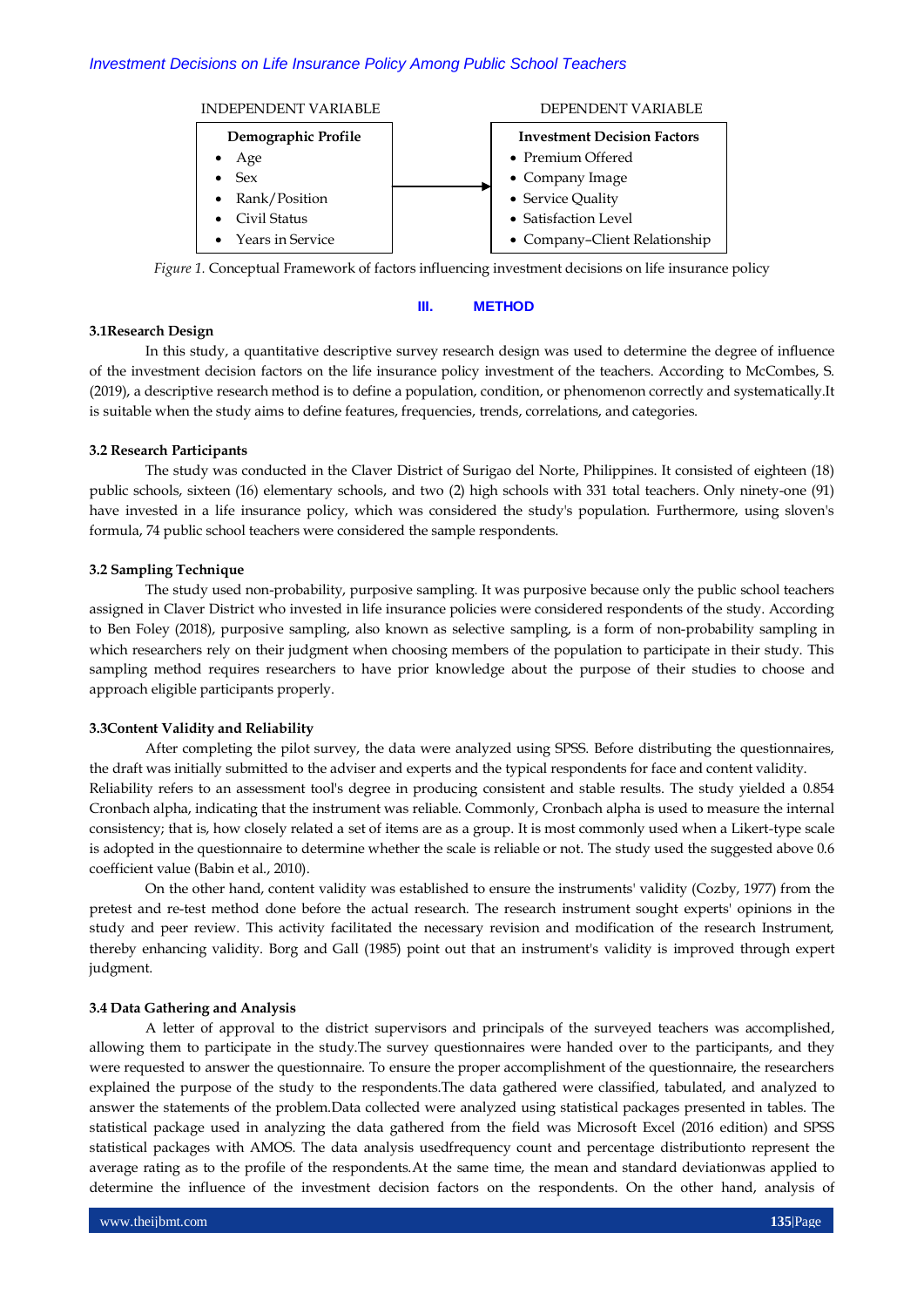variancewas used to determine the significant differencebetween the investment decision factors when grouped according to their profile variables.These analysis techniques were chosen after careful consideration of renowned researchers' various methods in the field from existing literature (Rooij, Lusardi & Alessie, 2009; Lusardi & Mitchell, 2005).

## **IV. RESULTS AND DISCUSSIONS**

#### **4.1 Demographic profile**

Table 1 shows that most life insurance policyholders are female teachers (74%) and from 24 – 30 years old (42%). It is also indicated that most of them are new in the teaching profession with about 2 – 5 years in service with a rank position of Teacher 1 (39%). This means that younger teachers are the common life insurance investors. Despite being new in teaching, most of them are already married, completing 66% of the total number of respondents.

| Demographic Profile |                        | Frequency    | Percentage |
|---------------------|------------------------|--------------|------------|
| Age                 | 24 - 30 years old      | 31           | 42         |
|                     | 31 - 37 years old      | 19           | 26         |
|                     | 38 - 44 years old      | 10           | 13         |
|                     | 45 years old and above | 14           | 19         |
| Sex                 | Male                   | 19           | 26         |
|                     | Female                 | 55           | 74         |
| Rank/Position       | Teacher 1              | 29           | 39         |
|                     | Teacher 2              | 17           | 23         |
|                     | Teacher 3              | 19           | 26         |
| Others              |                        | 9            | 12         |
| Civil Status        | Single                 | 24           | 33         |
|                     | Married                | 49           | 66         |
| Widowed             |                        | $\mathbf{1}$ | 1          |
| Years in Service    | $2 - 5$ years          | 28           | 38         |
|                     | $6 - 9$ years          | 17           | 23         |
|                     | 10 - 13 years          | 13           | 17         |
|                     | 14 years and above     | 16           | 22         |

Table 1 – Profile of the Teacher-Respondents

## **4.2 Type of life insurance policy**

Table 2 shows that most teachers invested in whole life insurance (65%), followed by term life insurance and universal life insurance policyholders covering 22% and 13%,respectively. The result indicates that most teachers have permanent life insurance; this specifies that the teacher prefers to invest in insurance with lifetime coverage. According to one of the respondents, whole life insurance is good because it is not just insurance but also an investment. Because of this insurance, your future and your family's future are also secured since it has cash value, and during an emergency, the insurance company will provide financial assistance.

| Insurance Type           | Frequency | Percentage |
|--------------------------|-----------|------------|
| Term life Insurance      | 16        | 22         |
| Whole Life Insurance     | 48        | 65         |
| Universal Life Insurance | 10        | 13         |

#### **4.3Influence of investment decision factors**

Table 3 presents the degree of influence of Premium Offered as a factor for life insurance policy investment among teachers. As shown below, the company has a quick and high return of premium rate resulting in a "highly influential" interpretation and has the highest response mean of 3.20 and a standard deviation of 0.78. This means that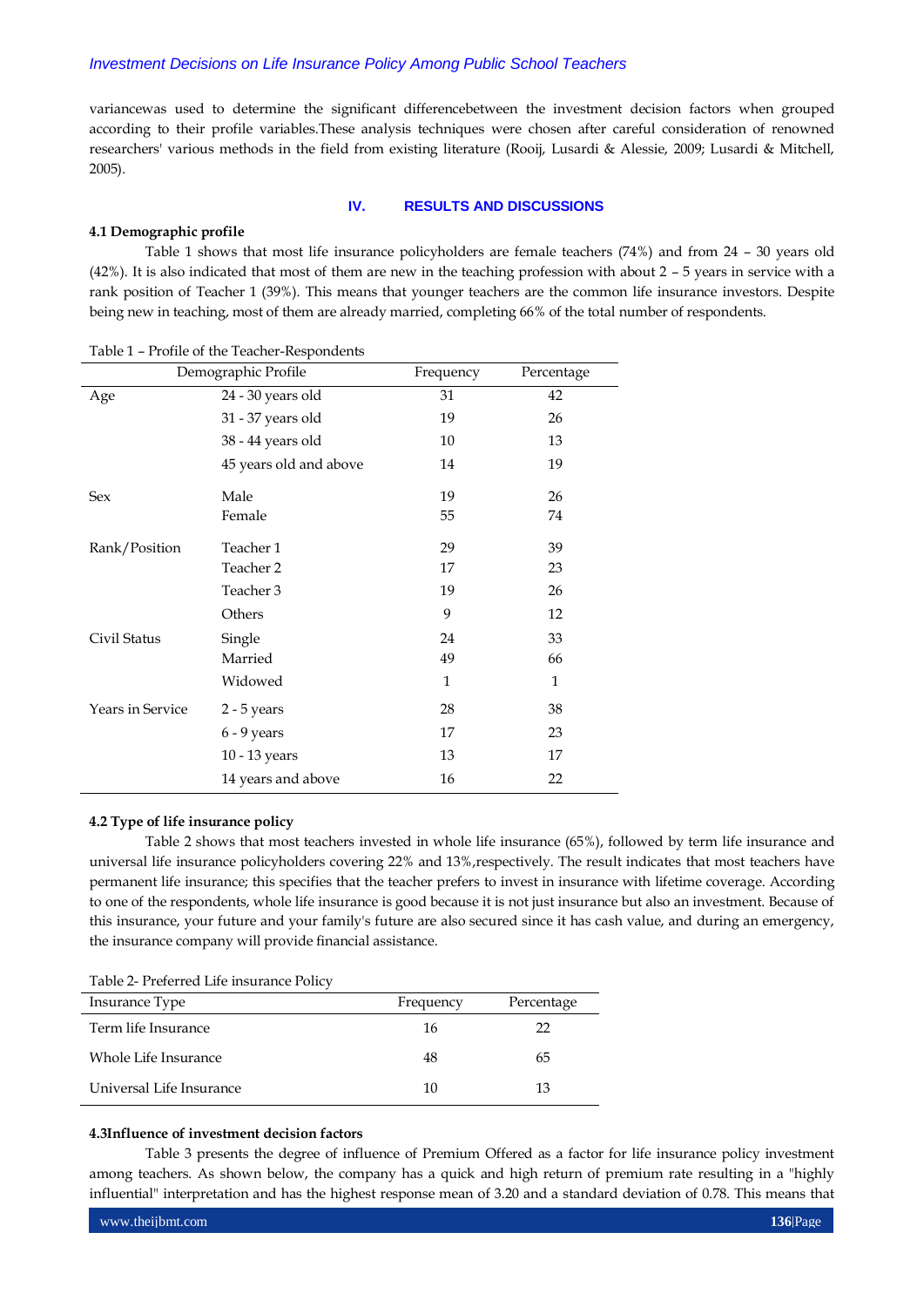the respondents agreed that the premium rate has a high influence on their investment decisions, but standard deviation indicates quite different answers from one another. On the contrary, the company offers discounts on the premium offered has the lowest response mean of 2.76 with a standard deviation of 0.79, interpreted as "highly influential." It indicates that the respondents have to disperse and scatter answers regarding the company offering a discount on the premium.

| Oualitative<br>Interpretation |
|-------------------------------|
|                               |
|                               |
|                               |
| Highly Influential            |
| Highly Influential            |
|                               |
| Highly Influential            |
|                               |
| Highly Influential            |
|                               |
| Highly Influential            |
| Highly Influential            |
|                               |

Thus, the overall variable is still rated as "agree" and is interpreted as a "highly influential" degree of influence on investment decisions with a grand mean response of 3.03 and a standard deviation of 0.78. The results indicated that the teacher respondents' answers are scattered, meaning that most of the answers are different but have an average mean that is described as agreeing. Thus, most respondents prefer to purchase insurance wherein they control the premiums they have to pay.

The amount of premiums is dependent on what type of life insurance a customer is investing in. According to Jaramillo (2011), term life insurance is the most basic and usually the most affordable, while whole and universal have a much higher premium. Affordable premium plays an important role in building consumers' preferences towards one company for people looking for a less expensive life insurance policy.

Table 4 displays the degree of impact of Company Image as a factor for teachers' investment in a life insurance policy. Among the statements indicated above, the highest mean response of 3.47 and a standard deviation of 0.71 specified that the teachers prefer to invest in a company with a good reputation and is interpreted as "very highly influential" in the investment decision of the respondents. On the contrary, the cooperative and friendliness of the agents of the company response got the lowest mean of 3.26 with astandard deviation of 0.70, yet it is described as "strongly agree" and interpreted as "very highly influential." This indicates that the respondents have dispersed answers in considering the company's image of the cooperative and friendliness of agents as factors why teachers invest in life insurance.

|                  | Table 4 - Degree of Influence in terms of Company Image |      |           |                       |                            |  |  |
|------------------|---------------------------------------------------------|------|-----------|-----------------------|----------------------------|--|--|
| Items Indicators |                                                         | Mean | <b>SD</b> | Verbal<br>Description | Qualitative Interpretation |  |  |
|                  | I invested in life insurance because                    |      |           |                       |                            |  |  |
| 1.               | The company has a good reputation                       | 3.47 | 0.71      | <b>Strongly Agree</b> | Very Highly Influential    |  |  |
|                  | 2. The company has cooperative and friendly             | 3.26 | 0.70      | <b>Strongly Agree</b> | Very Highly Influential    |  |  |
|                  | agents                                                  |      |           |                       |                            |  |  |
|                  | 3. The company gives value to its customers             | 3.35 | 0.67      | <b>Strongly Agree</b> | Very Highly Influential    |  |  |
|                  | 4. The company has a good relationship with             | 3.41 | 0.64      | <b>Strongly Agree</b> | Very Highly Influential    |  |  |
|                  | customers                                               |      |           |                       |                            |  |  |
|                  | 5. The company is able to fulfill its duties and        | 3.36 | 0.73      | <b>Strongly Agree</b> | Very Highly Influential    |  |  |
|                  | responsibilities to its customers                       |      |           |                       |                            |  |  |
|                  | Grand Mean                                              | 3.37 | 0.69      | <b>Strongly Agree</b> | Very Highly Influential    |  |  |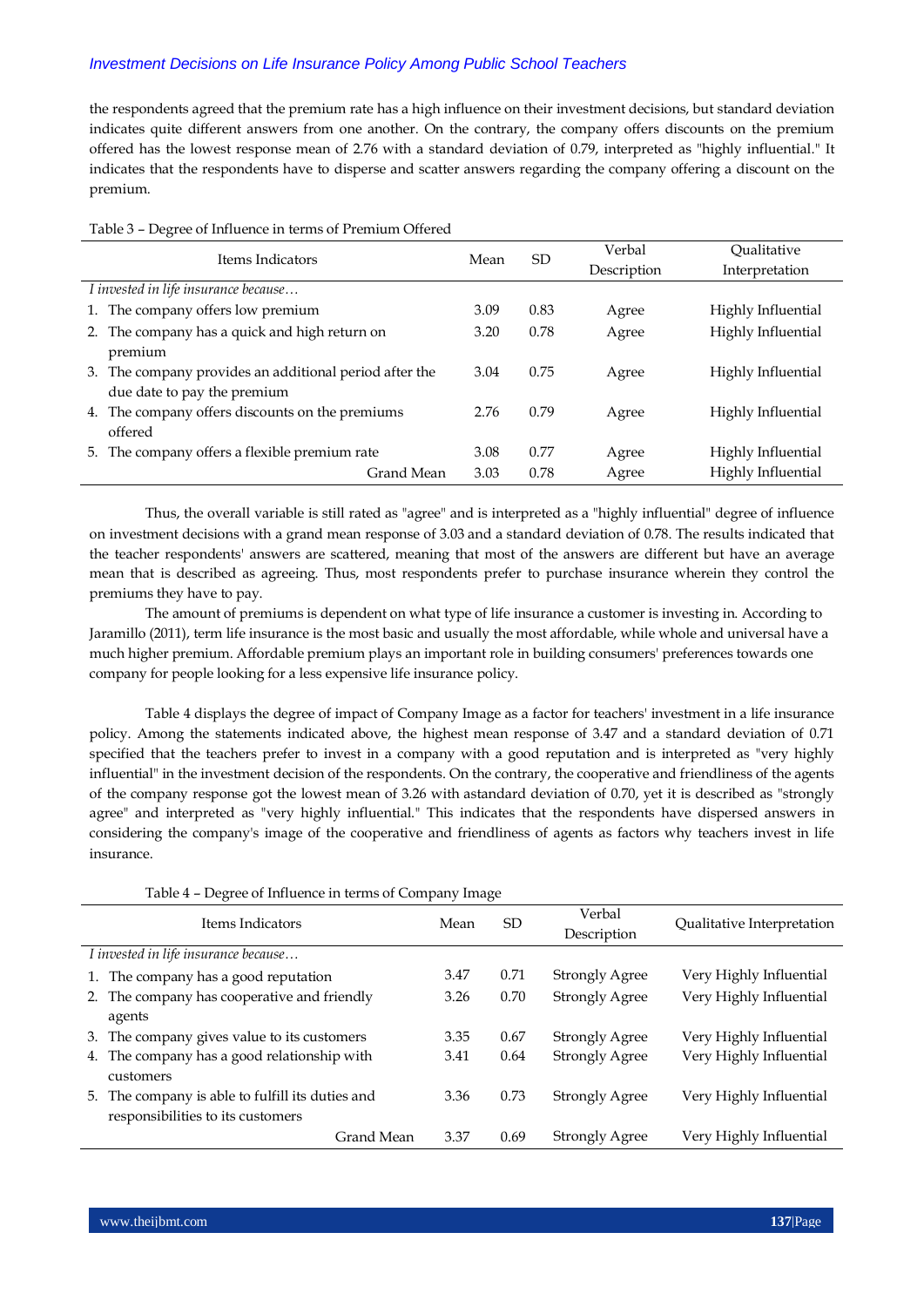As a result, the degree of influence of company image in investment decisions has a grand mean of 3.37 with a standard deviation of 0.69 interpreted as "very highly influential" in the respondents' investment choice. Hence the majority of the respondents look for a trusted company for insurance.

It can be inferred that trust is a very important factor that most customers look at before buying a policy. The company's goodwill attracts many people for a life insurance policy. It is relative to the study of Levin (2010), which states that customers consider attributes like the reputation of the company and referral as important when making such decisions and is an important variable to be considered before purchasing from the insurance company. These features are considered important by the customer as the life insurance products are quite comprehensive and can be customized as per the need of customers. Due to these features, this factor is connoted as the company's image.

Table 5 shows the degree of influence of Service Quality as a factor for life insurance policy investment among teachers. The highest mean response of 3.38 with a standard deviation of 0.66 indicated that the teachers invest in life insurance because of the proper guidance and immediate complaint handling, and is interpreted as "very highly influential." Nevertheless, the teachers prefer hassle-free settlement of purchasing life insurance, reaching a mean of 3.19 with a standard deviation of 0.63; though it is the lowest mean, the teacher finds it also influential as it is interpreted as "highly influential" in investing in life insurances.

#### Table 5 – Degree of Influence in terms of Service Quality

| Items Indicators                            |                                                   | Mean | <b>SD</b> | Verbal                | Oualitative             |
|---------------------------------------------|---------------------------------------------------|------|-----------|-----------------------|-------------------------|
|                                             |                                                   |      |           | Description           | Interpretation          |
|                                             | I invested in life insurance because              |      |           |                       |                         |
|                                             | 1. It provides hassle free-settlements            | 3.19 | 0.63      | Agree                 | Highly Influential      |
| 2. The agents are responsible for customers |                                                   | 3.20 | 0.72      | Agree                 | Highly Influential      |
| 3. The agents respond promptly to inquiries |                                                   | 3.35 | 0.61      | <b>Strongly Agree</b> | Very Highly Influential |
|                                             | 4. They provide on-time services                  | 3.24 | 0.66      | Agree                 | Highly Influential      |
| 5.                                          | provides proper<br>guidance and<br>The<br>company | 3.38 | 0.66      | <b>Strongly Agree</b> | Very Highly Influential |
|                                             | immediate complaint handling                      |      |           |                       |                         |
|                                             | Grand Mean                                        | 3.27 | 0.66      | <b>Strongly Agree</b> | Very Highly Influential |

Thus, the grand mean of 3.27, described as "strongly agree," shows that the company's service quality towards the customer is interpreted as "very highly influential." This means that the company's quality of service is also a contributing factor that influences the respondent's investment choice.

The life insurance company must provide clients with timely error-free service. Faulty receipts, late insurance maturity, and wrongful premium amount are poor service quality. According to Ame (2013), staff must be sufficiently trained to provide error-free and timely service to clients. Negligence of any kind should be prevented as much as possible because this will result in an unsatisfied client who is not valued in any service industry. The life insurance company's staff and agents must also be knowledgeable in answering the customer's queries and numerous issues

Table 6 shows the degree of impact of satisfaction level as a factor for teachers' investment in a life insurance policy. Among the rating statements, the company providing solutions to customers' complaints has the highest mean response of 3.38 with a standard deviation of 0.73 and is interpreted as "very highly influential." On the contrary, the company providing satisfactory services has the lowest mean response of 3.23 with a standard deviation of 0.61, "highly influential." It also signifies that the respondents have different perspectives on the companies that provide satisfactory services to their customers.

#### Table 6 – Degree of Influence in terms of Satisfaction Level

| Items Indicators |                                                          | Mean | SD.  | Verbal<br>Description | Qualitative Interpretation |
|------------------|----------------------------------------------------------|------|------|-----------------------|----------------------------|
|                  | I invested in life insurance because                     |      |      |                       |                            |
|                  | 1. The agents display a pleasant attitude towards the    | 3.35 | 0.63 | <b>Strongly Agree</b> | Very Highly Influential    |
|                  | customers                                                |      |      |                       |                            |
|                  | 2. The company provides satisfactory services            | 3.23 | 0.61 | Agree                 | Highly Influential         |
|                  | 3. The terms and conditions of the contract are properly | 3.30 | 0.70 | <b>Strongly Agree</b> | Very Highly Influential    |
|                  |                                                          |      |      |                       |                            |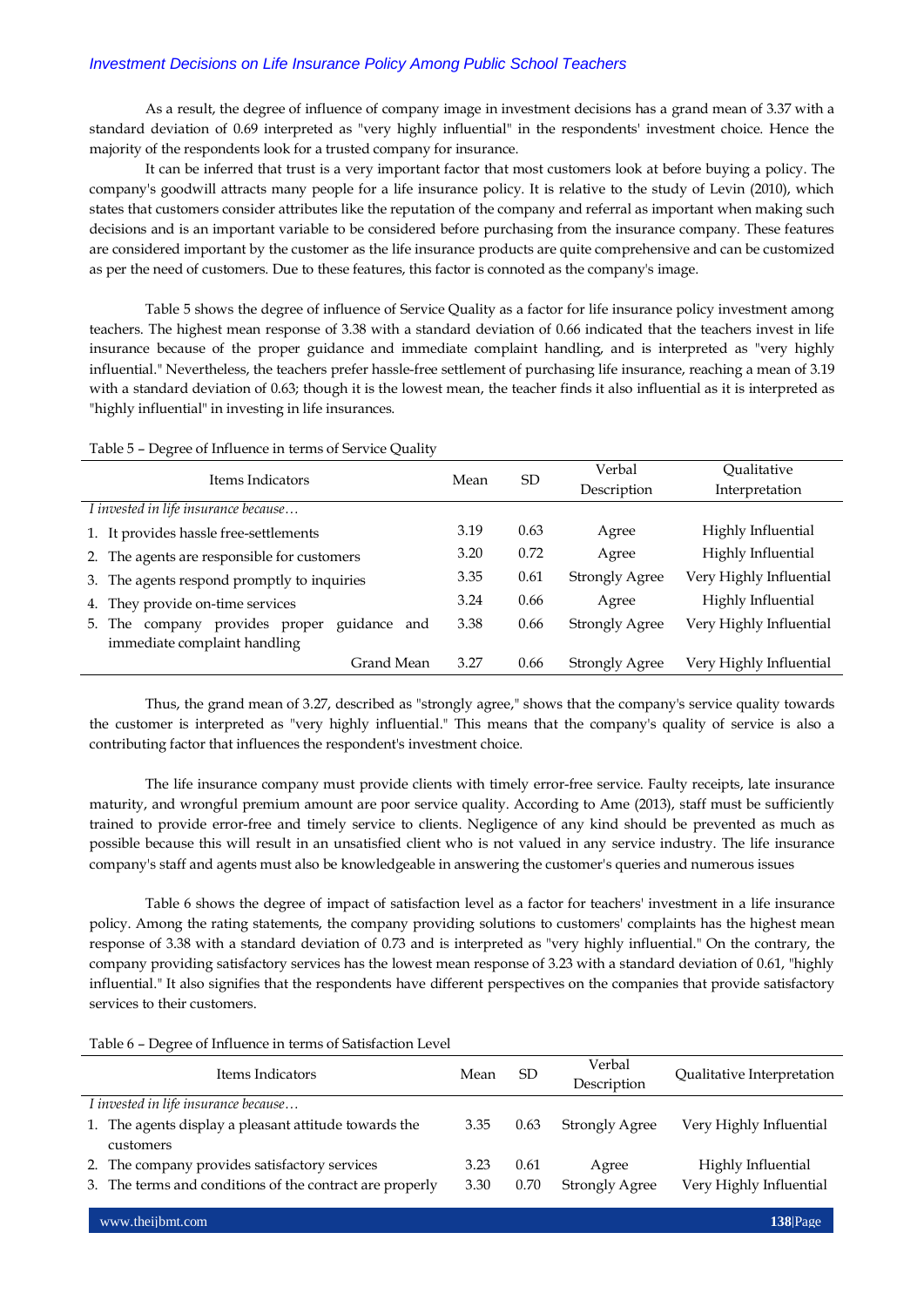| explained to the customers                                |            |      |      |                       |                         |
|-----------------------------------------------------------|------------|------|------|-----------------------|-------------------------|
| 4. I am satisfied with the relation of the company to its |            | 3.28 | 0.65 | Strongly Agree        | Very Highly Influential |
| customers                                                 |            |      |      |                       |                         |
| 5. The company provides solutions to                      |            | 3.38 | 0.73 | Strongly Agree        | Very Highly Influential |
| customers'complaints                                      |            |      |      |                       |                         |
|                                                           | Grand Mean | 3.31 | 0.66 | <b>Strongly Agree</b> | Very Highly Influential |

Hence, the grand mean of 3.31 is described as "strongly agree" with a standard deviation of 0.66, interpreted as a "very highly influential" factor in an investment decision. This means that the ability of the company to satisfy their customers with their products and services has a very high influence on customers' investment choices.

The aspects of client satisfaction include over or under fulfillment rates and the sense of fair treatment. The views and perceptions of customers of a specific product and service may generate recognizable results from previous experiences. As Bidlani (2011) mentioned, customers expect companies to have an easy and seamless service delivery method to obtain reliable service. Then customer satisfaction becomes the complete evaluation of a customer's experience with a business, leading to customer loyalty. Customer satisfaction implies the impression of acceptable service.

Table 7 shows the influence of the Company-Client Relationship as a factor for life insurance policy investment among teachers. Among the rated statements, "the company gives value to its customers" has the highest mean response of 3.44, with a standard deviation of 0.60 described as a "very highly influential" factor. However, a proper reminder of installment has the lowest mean response of 3.20 with a standard deviation of 0.66; the data denotes that proper reminder of installment has dispersed and scattered answers. Despite being marked as the lowest mean, it is also considered influential in investing decisions in life insurance as it is interpreted as "highly influential."

| Items Indicators |                                                  | Mean | <b>SD</b> | Verbal                | Oualitative             |
|------------------|--------------------------------------------------|------|-----------|-----------------------|-------------------------|
|                  |                                                  |      |           | Description           | Interpretation          |
|                  | I invested in life insurance because             |      |           |                       |                         |
| 1.               | The proper reminder of installments by agents.   | 3.20 | 0.66      | Agree                 | Highly Influential      |
| 2.               | The company provides personal attention to every | 3.24 | 0.72      | Agree                 | Highly Influential      |
|                  | customer                                         |      |           |                       |                         |
| 3.               | The company understands the customer's           | 3.38 | 0.70      | <b>Strongly Agree</b> | Very Highly Influential |
|                  | financial needs                                  |      |           |                       |                         |
| 4.               | The agents are cooperative and entertaining      | 3.22 | 0.67      | Agree                 | Highly Influential      |
| 5.               | The company gives value to its customers         | 3.44 | 0.60      | <b>Strongly Agree</b> | Very Highly Influential |
|                  | Grand Mean                                       | 3.30 | 0.67      | <b>Strongly Agree</b> | Very Highly Influential |

Table 7 – Degree of Influence in terms of Company-Client Relationship

Thus, the variable's grand mean of 3.30, described as "strongly agree" with a standard deviation of 0.67, is "very highly influential." If the customers feel at ease and valued by the company, they will be more likely to stay in the company. This means that the way the company treatsits customers is very influential in the decision to invest in life insurance.

The company-customer relationship is essential in influencing customers' investment decisions. A service provider should know their customer's needsto serve the client correctly, and the desirable quality of service would never be accomplished. As stated by Ahmadi (2013), life insurance companies' staff and agents should offer individual attention to clients while resolving their samples so that they may feel essential. Understanding customer needs and providing them with service accordingly will ensure a decent quality of service and a healthy relationship between company and customer.

Table 8 summarises the investment decision on life insurance policy among public school teachers regarding premium offered, company image, service quality, satisfaction level, and company-client relationship. It is also revealed in the table that among the five (5) factors that influence the investment decision, the factor that has the highest response mean of 3.37 was company image which has a qualitative interpretation of "very highly influential" and is described as "strongly agree."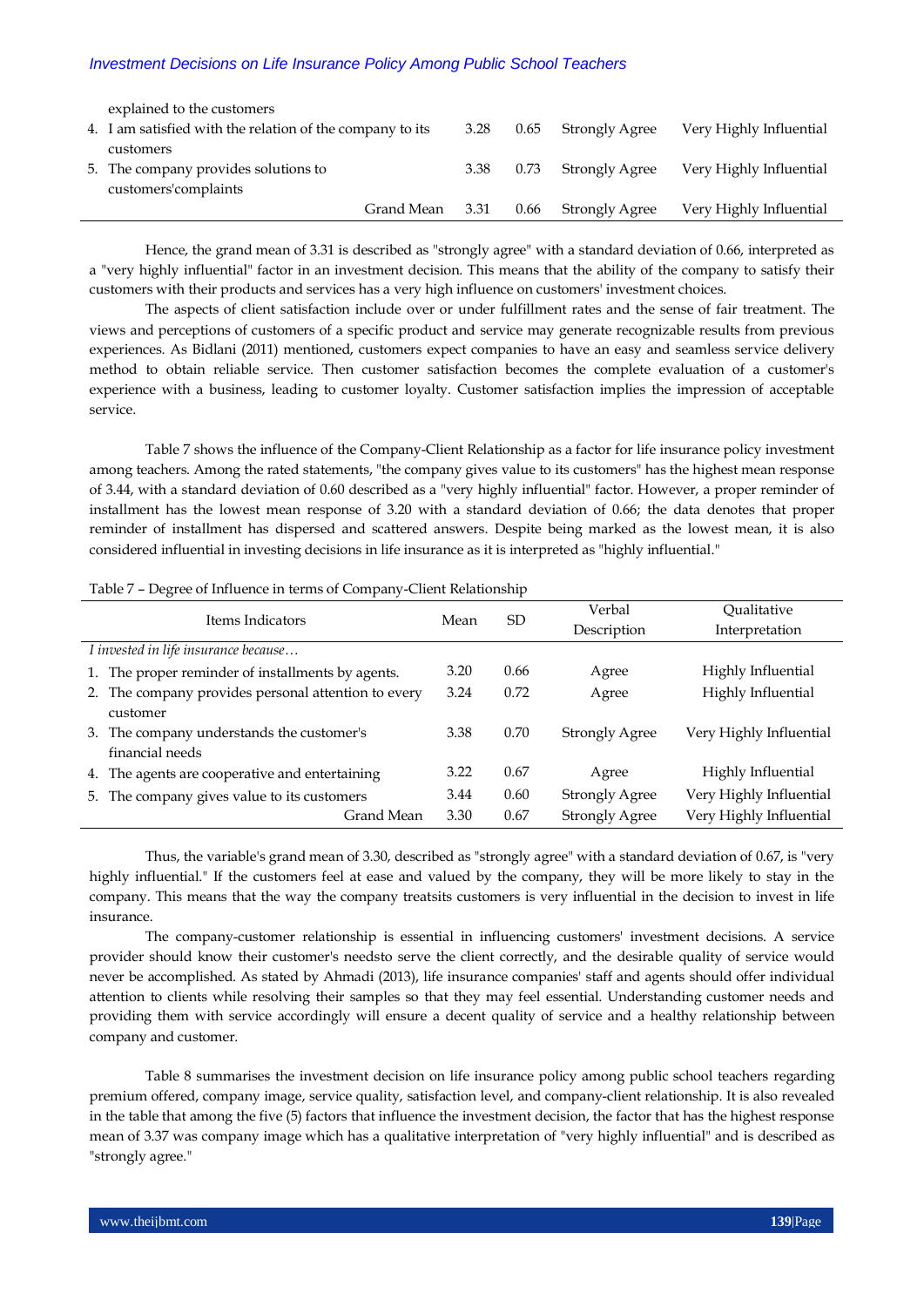However, the factor premium offered shows that the respondents only "agree" at this level, which corresponds to a qualitative interpretation of "strongly agree."Overall, the grand mean resulted in 3.25, which is described as "strongly agree" and interpreted as a "very highly influential" factor in the investment decision of the respondents.

| Factors<br>Mean                  |      | SD   | Verbal Description    | Qualitative Interpretation |
|----------------------------------|------|------|-----------------------|----------------------------|
| 1. Premium Offered               | 3.03 | 0.78 | Agree                 | Highly Influential         |
| 2. Company Image                 | 3.37 | 0.69 | <b>Strongly Agree</b> | Very Highly Influential    |
| 3. Service Quality               | 3.27 | 0.66 | <b>Strongly Agree</b> | Very Highly Influential    |
| 4. Satisfaction Level            | 3.31 | 0.66 | <b>Strongly Agree</b> | Very Highly Influential    |
| 5. Company - Client Relationship | 3.30 | 0.67 | <b>Strongly Agree</b> | Very Highly Influential    |
| Grand Mean                       | 3.25 | 0.69 | <b>Strongly Agree</b> | Very Highly Influential    |

Table 8 – Summary Table on the Factors Influencing Investment Decision of Life Insurance Policy among Teachers

Furthermore, Sidhardha & Sumanth (2017) investigated the elements that influence a typical customer's decision to purchase an insurance policy from a specific insurance firm. They even created phases to help customers improve their techniques. As a result, she concluded that consumers had a favorable opinion of life insurance products. A positive mindset has been formed for investing patterns, insurance plans, and an understanding of the benefits of life insurance products, such as marketing.

#### **4.4Relationship of investment decision factors when grouped with the demographic profile**

Table 9 shows the ANOVA result of the influence of investment decisions when grouped according to age. Age generally does not statistically differ except for satisfaction level and company-client relationship based on the decision rule with a p-value of 0.014 and 0.046, respectively. Thus, the null hypothesis was rejected because the significance level provided is greater than 0.05, implying that respondents' investment decisions on satisfaction level and company-client relationship are influenced by their age.

| Dependent Variables         | SS     | MS    | F     | p-value | Decision  |
|-----------------------------|--------|-------|-------|---------|-----------|
| Premium Offered             | 9.769  | 0.391 | 1.041 | 0.440   | Accept Ho |
| Company Image               | 11.707 | 0.468 | 1.411 | 0.151   | Accept Ho |
| Service Quality             | 9.873  | 0.395 | 1.322 | 0.200   | Accept Ho |
| Satisfaction Level          | 13.245 | 0.530 | 2.082 | 0.014   | Reject Ho |
| Company-Client Relationship | 14.417 | 0.577 | 1.763 | 0.046   | Reject Ho |

Table 9. ANOVA Result of influence of investment decision factors when grouped according to age

The research paper conducted by Tiwara & Yadav (2012) concluded that the age of the people differs in their satisfaction level. Generally, the age factor refers to the maturity of the consumer. Generally, elderly consumers are expected to possess greater knowledge and responsibility than younger ones. It plays a major role in deciding life insurance policies. Additionally, as social media immerges, customers have more powerful means tocommunicate with brands in real-time openly.To maintain a relationship, they need to be willing to respond to the customer, so it will help you reduce customer churn.

Table 10 indicates the results of the analysis that the sex of the respondents does not statistically differ significantly based on the decision rule. Thus, the null hypothesis was accepted. This is because the significance level provided is higher than the alpha value of 0.05, which indicates that the sex does not significantly differ in the investment decision.Bhanusireesha & Sreelaxmi (2013) conducted a study; it is found that gender quietly does not influence the respondents' investment decisions.

Table 10. ANOVA Result of influence of investment decision factors when grouped according to sex

| Dependent Variables         | SS    | MS    | F     | p-value | Decision  |
|-----------------------------|-------|-------|-------|---------|-----------|
| Premium Offered             | 1.118 | 1.118 | 3.018 | 0.087   | Accept Ho |
| Company Image               | 0.014 | 0.014 | 0.037 | 0.849   | Accept Ho |
| Service Quality             | 0.570 | 0.570 | 1.736 | 0.192   | Accept Ho |
| Satisfaction Level          | 0.129 | 0.129 | 0.368 | 0.546   | Accept Ho |
| Company-Client Relationship | 0.089 | 0.089 | 0.214 | 0.645   | Accept Ho |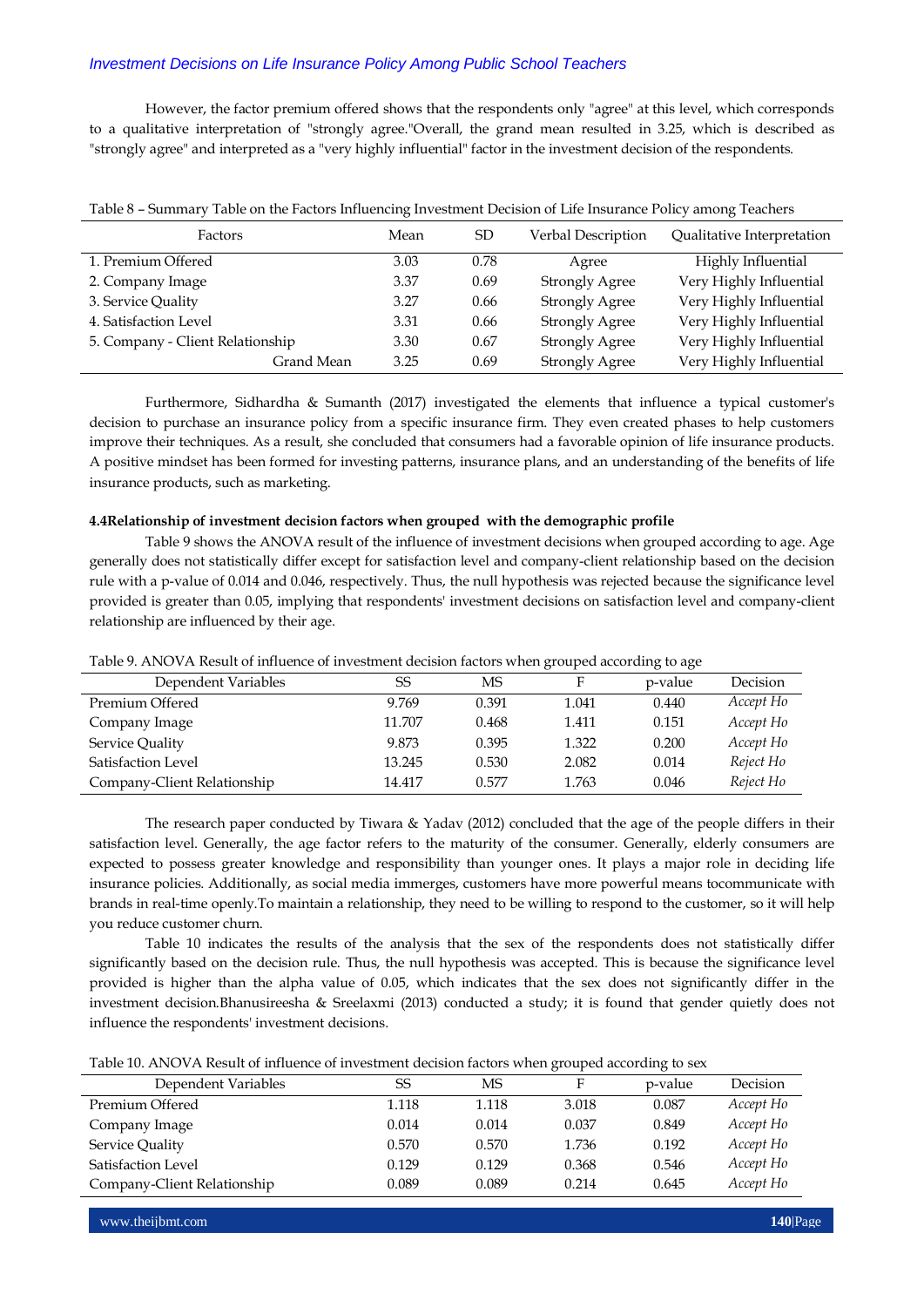Table 11 indicates the result of the analysis that the rank/position of the respondents does not statistically differ significantly based on the decision rule. Thus, null hypothesis 1 was accepted. This is because the significance level given is greater than the alpha value of 0.05, implying that the influencing factors do not significantly differ when grouped by their rank position. Is it because the teachers have a stable income, whether their rank position is, as long as they want to avail or to invest in life insurances then they can avail.

| Dependent Variables         | SS    | МS    |       | p-value | Decision  |
|-----------------------------|-------|-------|-------|---------|-----------|
| Premium Offered             | 1.597 | 0.200 | 0.496 | 0.855   | Accept Ho |
| Company Image               | 3.109 | 0.389 | 1.030 | 0.423   | Accept Ho |
| Service Quality             | 2.803 | 0.350 | 1.064 | 0.399   | Accept Ho |
| Satisfaction Level          | 4.269 | 0.534 | 1.637 | 0.132   | Accept Ho |
| Company-Client Relationship | 4.826 | 0.603 | 1.550 | 0.158   | Accept Ho |

Table 11. ANOVA Result of influence of investment decision factors when grouped according to rank/position

Badunenko (2009) conducted surveys in Germany and the Netherlands and concluded that the position of a teacher seems to have no significant influence on the investment decision of the customers. He added that though occupation significantly influences investment, the rank/position does not affecttheir investment choice. Since consumers' source of income is determined by their occupation. However, because the respondents have a stable income, insurance payment would not be a problem.

As shown in table 12, the result of the analysis of the civil status of the respondents indicates that there is no significant difference statistically based on the decision rule. Thus, the null hypothesis was accepted. Thus, the significance level provided is greater than the alpha value of 0.05, which implies that the civil status as a profile variable does not significantly differ in the degree of insurance investment decision influencing factors.

It is found that civil status is quietly not influencing the investment decisions of the respondents. The perceptions and attitudes of the person differ over time because the status of the customers might make the person more responsible and mature Berggren (2010).

| Dependent Variables         | SS    | MS    | F     | p-value | Decision  |
|-----------------------------|-------|-------|-------|---------|-----------|
| Premium Offered             | 0.195 | 0.098 | 0.252 | 0.778   | Accept Ho |
| Company Image               | 1.075 | 0.537 | 1.437 | 0.245   | Accept Ho |
| Service Quality             | 0.238 | 0.119 | 0.352 | 0.704   | Accept Ho |
| Satisfaction Level          | 0.191 | 0.096 | 0.268 | 0.765   | Accept Ho |
| Company-Client Relationship | 0.317 | 0.159 | 0.378 | 0.687   | Accept Ho |

Table 12. ANOVA Result of influence of investment decision factors when grouped according to civil status

Table 13 indicates the result of the analysis that the degree of influence of investment decisions in life insurance of the respondents does not statistically differ significantly based on the decision rule. Thus, the null hypothesis was accepted. This is because the significance level provided is higher than the alpha value of 0.05, which implies that the respondents' years of service as profile do not significantly differ in the influencing factors.

| Table 13. ANOVA Result of influence of investment decision factors when grouped accordingtoyears in service |  |  |  |  |  |
|-------------------------------------------------------------------------------------------------------------|--|--|--|--|--|

| Dependent Variables         | SS     | MS    | F     | p-value | Decision  |
|-----------------------------|--------|-------|-------|---------|-----------|
| Premium Offered             | 8.917  | 0.425 | 1.170 | 0.314   | Accept Ho |
| Company Image               | 9.452  | 0.450 | 1.287 | 0.227   | Accept Ho |
| Service Quality             | 7.733  | 0.368 | 1.162 | 0.322   | Accept Ho |
| Satisfaction Level          | 7.676  | 0.366 | 1.069 | 0.408   | Accept Ho |
| Company-Client Relationship | 11.572 | 0.551 | 1.545 | 0.103   | Accept Ho |

According to Kenton (2018) which states that, in the competitive world, companies need to provide better customer services and spread more awareness and new and innovative products. The future growth of this industry will be determined by how well insurers meet their customers' expectations and can change consumers' opinions, and keep them informed of insurable risks.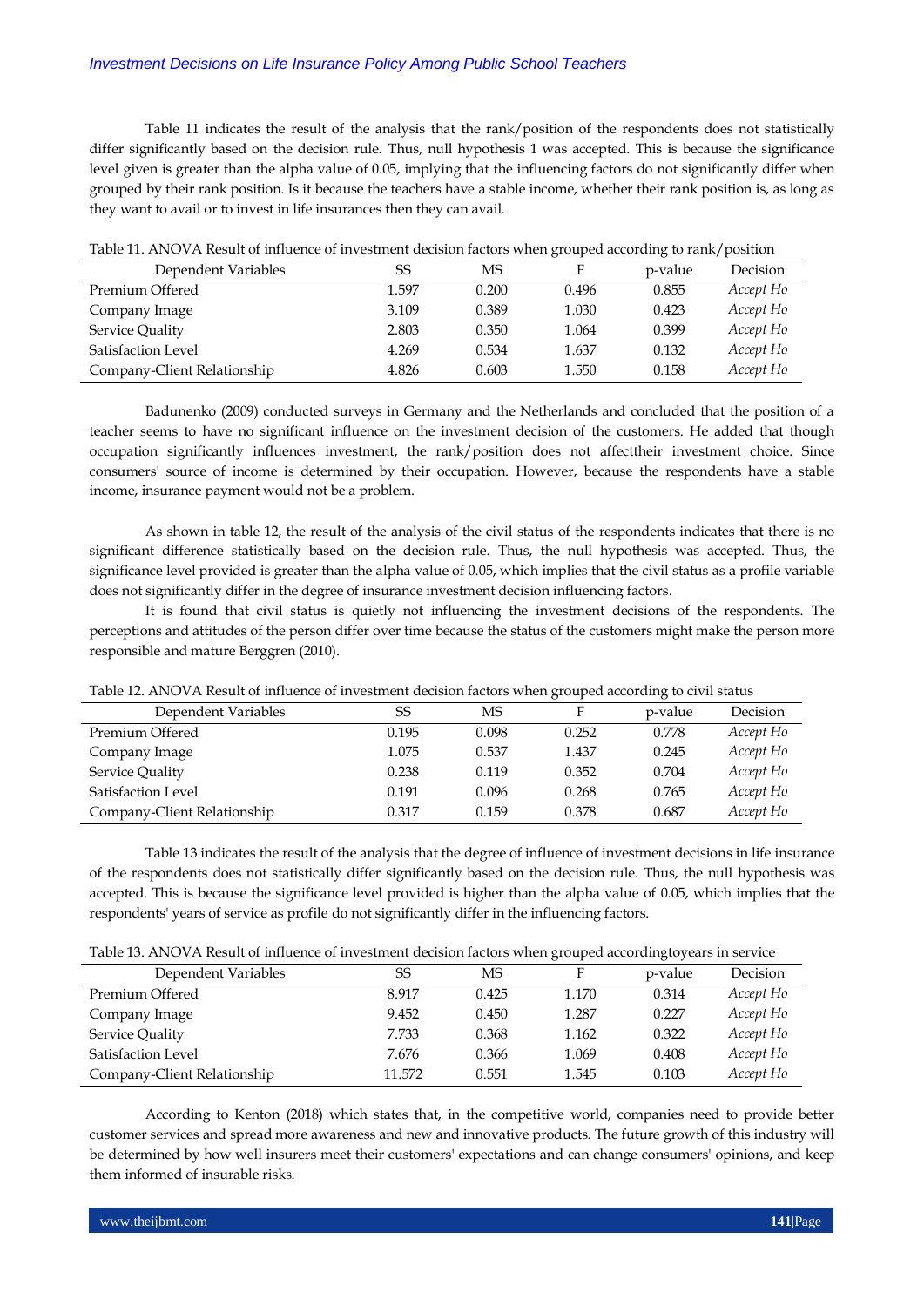#### **V. CONCLUSION**

The majority of the teacher-respondents were females who are still in the age bracket of 24-30 years old but are already married and are new to the education field.The respondents' most preferred type of life insurance policy is whole life insurance, with 48 (65%) of the total number of respondents.It is concluded that company image, service quality, satisfaction level, and company-client relationship play a vital part in contributing to the respondents' investment decisions. Although the premium offered had the lowest response, it is still rated as "agree" and interpreted as "very influential." The grand mean of the influencing factors was 3.25, which is described as "strongly agree," gaining a qualitative interpretation of "very highly influential." This means that all five (5) factors mentioned are the key factors that contributed to the investment decision of the respondents toward a life insurance policy. Based on the analysis of variance, there was no significant difference between the degree of influence of the factors in life insurance policy investment decisions when grouped by their profile variables.

## **VI. RECOMMENDATION**

In a present competitive world, customer satisfaction has become an important aspect of retaining the customers to grow and survive. Customer service is the critical success factor, and through their best services, private insurers can reposition and differentiate themselves from life insurance.

The result of this conducted study will provide the needed knowledge about the possible ways in which the life insurance sectors can increase their investments. Also, this may be used as a basis for other insurance sectors to develop strategies to go beyond the other companies.To achieve greater insurance penetration, the better competition has to be intensified by both the sectors, and they should come up with new innovative products to offer a greater variety of choices to the customers and also make improvements in the quality of services and sell products through appropriate distribution channel to a win-win situation for both the parties. Insurance companies should devise policies that provide effective risk coverage rather than focus on tax benefits and encourage them to invest long-term in insurance (*see appendix A).* As for the school administrators, especially in Claver District, financial literacy in life insurance investment should be conducted to further the teachers' knowledge. This may be conducted by linking with private insurance companies and the local government unit to help the teachers manage their expenses and secure their future.

#### **REFERENCES**

- [1] Adhikari, P. R.. (2020). Perception of Consumers towards Nepalese Insurance Products. *Journal of Nepalese Business Studies*, *13*(1), 36–48.<https://doi.org/10.3126/jnbs.v13i1.34702>
- [2] Ame, A. M. (2013). Factors influencing customer's evaluation of service quality and customer satisfaction: Findings from Tanzania. International Journal of Marketing and Technology, 3, 87-112. Available at: [http://www.ijmra.us/commerce\\_ journal.php/.](http://www.ijmra.us/commerce_%20journal.php/)
- [3] Anshari, M., Almunawar, M. N., Lim, S. A., & Al-Mudimigh, A. (2019). Customer relationship management and big data enabled: Personalization & customization of services. Applied Computing and Informatics, 15(2), 94–101. <https://doi.org/10.1016/j.aci.2018.05.004>
- [4] Barber, B. and Odean, T. (2018). Boys will be Boys: Gender, Overconfidence, and Common Stock Investment.
- [5] Chaudhary, S. (2016) Consumer Perception Regarding Life Insurance Policies: A Factor Analytical Approach. Pacific Business Review International, 9, 52-61.
- [6] Chaudhary, S. (2016). Consumer perception regarding life insurance policies: A factor analytical approach. Pacific Business Review International, 9(6), 52-61.
- [7] Dave, P. (2019). Whole Life vs. Universal Life Insurance: What's the Difference? Investopedia. Available at: <https://www.investopedia.com/articles/pf/07/> whole\_universal.asp/.
- [8] Dong, F., Halen, N., Moore, K., & Zeng, Q.. (2019). Efficient Retirement Portfolios: Using Life Insurance to Meet Income and Bequest Goals in Retirement. Risks, 7(1), 9[. https://doi.org/10.3390/risks7010009](https://doi.org/10.3390/risks7010009)
- [9] Eldhosev and Kumar. G (2008), "customer perception on life insurance services: a comparative study of public and private sectors"
- [10] Epetimehin, F. M.. (2011). A Study of the Factors Enhancing the Purchase of Life Insurance in Nigeria. *International Business Management*, *5*(3), 124–128.<https://doi.org/10.3923/ibm.2011.124.128>
- [11] *Facts + Statistics: Life insurance | III*. (n.d.). Retrieved April 4, 2022, fro[m https://www.iii.org/fact-statistic/facts](https://www.iii.org/fact-statistic/facts-statistics-life-insurance/%20on%20November%202018)[statistics-life-insurance/%20on%20November%202018](https://www.iii.org/fact-statistic/facts-statistics-life-insurance/%20on%20November%202018)
- [12] Foley, B. (2018). Purposive Sampling 101 | SurveyGizmo Blog.Surveygizmo.com. Available at: [https://www.surveygizmo.com/resources/ blog/purposive-sampling-101/](https://www.surveygizmo.com/resources/%20blog/purposive-sampling-101/)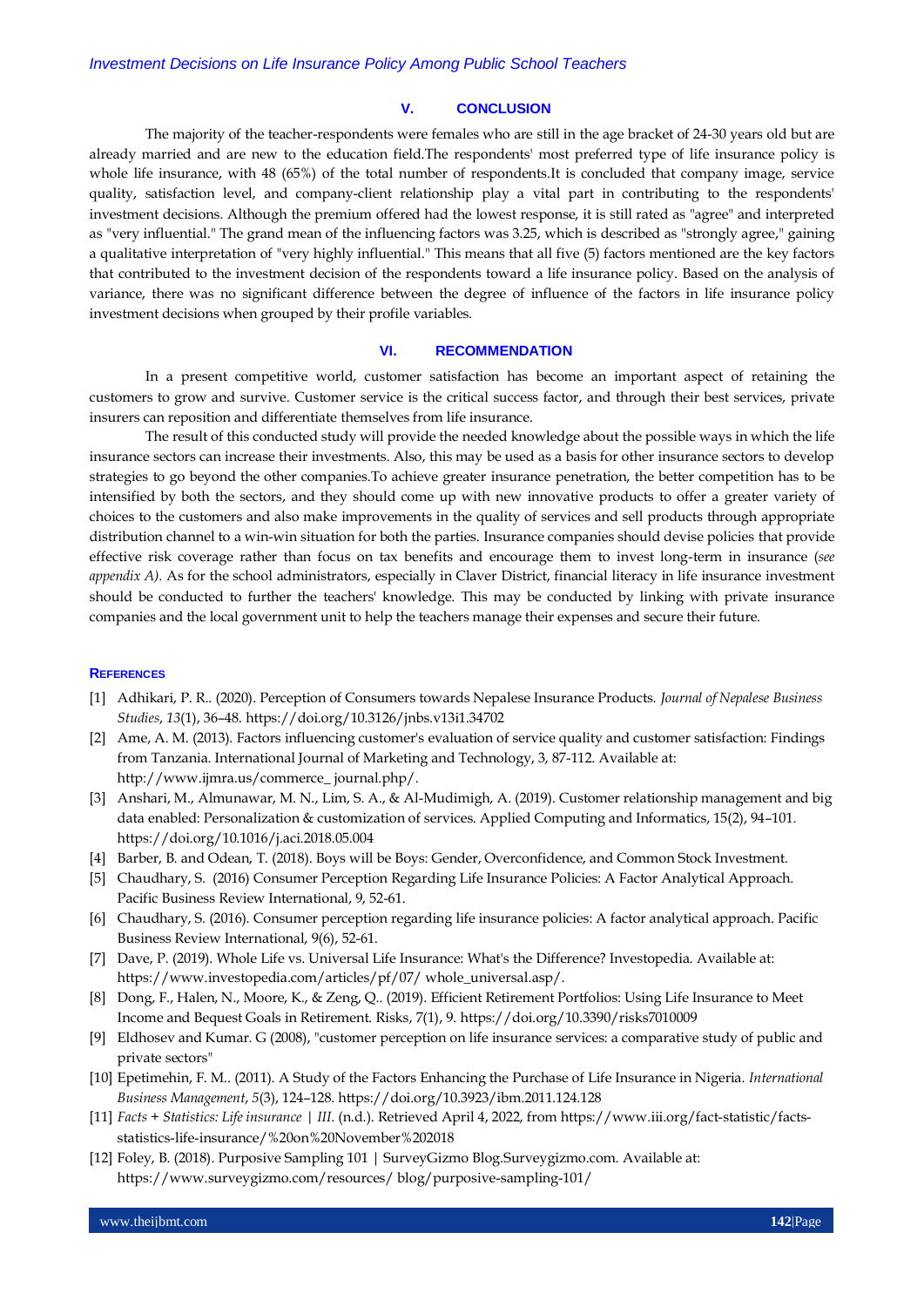- [13] Gakhar, D. and Prakash, D. (2013). A Study of Factors Affecting Investment Decisions: With Special Reference to Spiritual Intelligence. Papers.ssrn.com. Available at: [https://papers.ssrn.com/sol3/papers.cfm?abstract\\_id=2290152/](https://papers.ssrn.com/sol3/papers.cfm?abstract_id=2290152/)
- [14] Gallo, J. J. (1999). THE USE OF LIFE INSURANCE IN ESTATE PLANNING: A GUIDE TO PLANNING AND DRAFTING - PART I. *Real Property, Probate and Trust Journal*, *33*(4), 685–754. http://www.jstor.org/stable/20782172
- [15] Galolo, J. (2015). Room to grow in insurance./Sunstar.com.ph. Available at: https://www.sunstar.com.ph/article/18356 /
- [16] Granovetter, M., & Swedberg, R. (Eds.). (2011). The Sociology of Economic Life (3rd ed.). Routledge. <https://doi.org/10.4324/9780429494338>
- [17] Gründl, H. (2006). To Hedge or Not to Hedge: Managing Demographic Risk in Life Insurance Companies. *Journal of Risk & Insurance, 73*(1).
- [18] Hilton, C. (2015). The importance of pretesting questionnaires. Retrieved <https://www.tandfonline.com/doi/abs/10.1080/13645579.2015.1091640?journalCode=tsm20>
- [19] Insurance Policies", IRJC Vol.1Issue 7, July 2012, ISSN 2277 3622
- [20] Investors: a segmentation approach. Journal of Behavioral Finance, 5(3), 170–17
- [21] Jain, D and Mandot, N. (2012) "Impact of Demographic Factors on Investment. Decision of Investors in Rajasthan", Issue–2 (3) of Investors in Rajasthan", Issue–2 (3)
- [22] Jain, Dhiraj & Talach, Kunal. (2018). A Study of Factors Influencing Consumer Choice of Life Insurance Products.
- [23] Jesri, P., Ahmadi, F., & Fatehipoor, M. (2013). Effects of relationship marketing (R.M.) on customer loyalty (case study: Mehr bank, Kermanshah province, Iran). Interdisciplinary Journal.
- [24] Krishnamurthy, S., "Insurance Sector: Challenges of Competition and Future Scenario", Vikalpa, Vol. 30, No. 3, September 2005.
- [25] Krishnamurthy, S., Jhaveri. Nani, Bakshi, S. (July-Sept 2005), Insurance Industry in India: Structure, performance and future challenges, Vikalpa, IIMA Volume 30, No. 3, Pg no. 93-95 5. David. C (May 2009), "Marketing of life Insurance, IRDA Journal, Volume VII, No. 5, May 2009, Pg. no. 18-19
- [26] Kumar, V., & Reinartz, W. (2018). Customer relationship management. Springer-Verlag GmbH Germany, part of Springer Nature 2006, 2012, 2018.
- [27] Lyons, A. C., Neelakantan, U., Fava, A., & Scherpf, E. (2007). For better or worse: Financial decision-making behavior of married couples. (Working Paper 2007-WP-14). Indianapolis, IN: Networks Financial Institute, Indiana State University
- [28] Mahajan, K. (2013) Analyzing Consumer Decision Making Process in Life Insurance Services. International Journal of Marketing, Financial Services & Management Research, 2, 60-68.
- [29] Mahmood, H. A. (2011). Behavioural Implications of Investors for Investments in the Stock Market. European Journal of Social Science, 20, 23-34.
- [30] Manning, S. (2019). Gender and life insurance. Insure.com. Available at: [https://www.insure.com/life](https://www.insure.com/life-insurance/how-does-gender-affect-life-insurance-)[insurance/how-does-gender-affect-life-insurance-r](https://www.insure.com/life-insurance/how-does-gender-affect-life-insurance-)ates.html/
- [31] McLeod,B. (2018). *12 Insurance Marketing Ideas and Strategies for a Digital World*. Available at: [https://www.bluecorona.com/blog/insurance-marketing-ideas-strategies /](https://www.bluecorona.com/blog/insurance-marketing-ideas-strategies%20/)
- [32] Nageswara Rao and Madhavi (2007) "An overview of the private insurance company" Insurance Theory and practice, PP 104115.
- [33] Namasivayam, Ganesan, S. and Rajendran, S., "Socio-economic Factor Influencing the Decision in taking Life Insurance Policies", Insurance Chronicle, ICFAI University, 2006, P. 65-70.
- [34] Narayan. H. Jai (2009), "Role of CRM in life insurance business", IRDA Journal, April 2009.
- [35] Narender, S. and Sampath, L. (2014) Consumer Awareness towards Life Insurance
- [36] Nekmahmud Md, Shahedul ASM, Ferdush Rahman Md (2017) Measuring People's Attitude towards the Life Insurance in Rangpur City Corporation in Bangladesh. Int J Econ Manag Sci 6: 407. doi: 10.4172/2162-6359.1000407
- [37] Nyaguthii, M. J. (2013). *Determinants of customer satisfaction in the life insurance industry in Kenya* (Doctoral dissertation, University of Nairobi).
- [38] Okidarsyah, M. (2017). The Effect Of Service Quality, Corporate Image, Customer Satisfaction And Switching Barrier On Customer Loyalty (The Insurance Company Case Study). *Jurnal Teknobisnis*, *7*(1), 69-76.
- [39] Panigrahi, S., Azizan, N. A., & Waris, M. (2018). Investigating the empirical relationship between service quality, trust, satisfaction, and intention of customers purchasing life insurance products. *Indian Journal of Marketing• January*.
- [40] Raab, G., Ajami, R. A., & Goddard, G. J. (2016). Customer relationship management: A global perspective. CRC Press.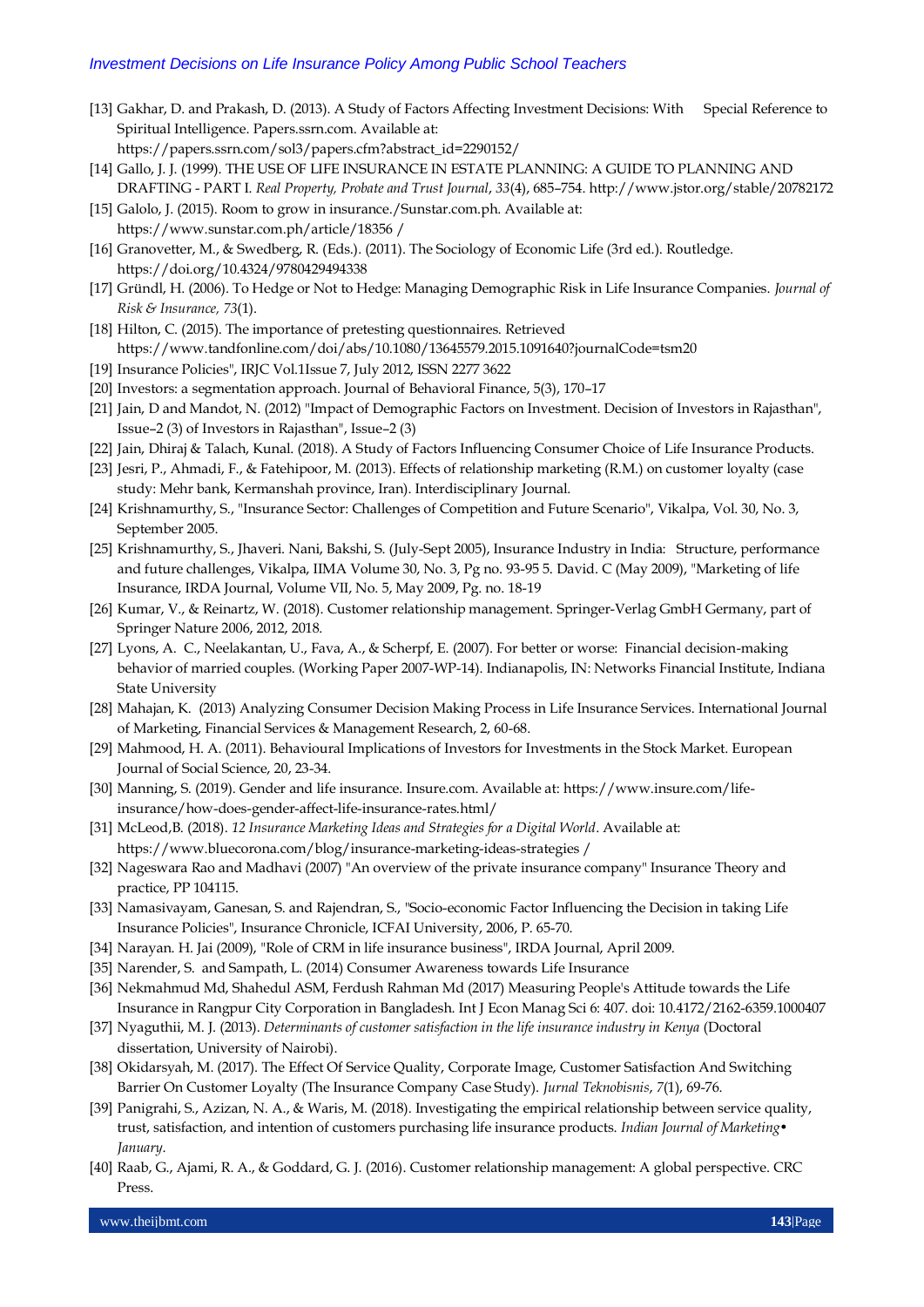- [41] Rani, S., & Soni, A. K.. (2019). Role of CRM Initiatives of Life Insurance Corporation of India to Satisfy the Customers. International Journal of Advanced Scientific Research and Management, 4(5). <https://doi.org/10.36282/ijasrm/4.5.2019.1469>
- [42] Santos, M. (2013). Evolving insurance industry plays important role in country's growth. Inquirer.net. Available at: [http://business.inquirer.net/149925/evolving-insurance-industry-plays-important-role-in-countrys](http://business.inquirer.net/149925/evolving-insurance-industry-plays-important-role-in-countrys-growth/Accessed)[growth/Accessed](http://business.inquirer.net/149925/evolving-insurance-industry-plays-important-role-in-countrys-growth/Accessed) on December 4 2018.
- [43] Sector in India. Abhinav International Referred Journal of Research in Management and Technology, 3, 45-51.
- [44] Shafeiha, S., & Saeednia, H. (2011). Studying the impact of customers' perceptions from service brand on customer value-loyalty process (Iran Insurance Company). In *2010 International Conference on Business & Economics Research* (Vol. 1, pp. 124-128).
- [45] Siddiqui, M. H., & Sharma, T. G.. (2010). Analyzing customer satisfaction with service quality in life insurance services. *Journal of Targeting, Measurement and Analysis for Marketing*, *18*(3-4), 221–238. <https://doi.org/10.1057/jt.2010.17>
- [46] Sidhardha, D. and Sumanth, M. (2017) Consumer Buying Behaviour towards Life Insurance: An Analytical Study. International Journal of Commerce and Management Research, 3, 1-5.
- [47] Stojakovic, A., & Jeremic, L.. (2016). Development of the insurance sector and economic growth in countries in transition. Megatrend Revija, 13(3), 83–106[. https://doi.org/10.5937/megrev1603083s](https://doi.org/10.5937/megrev1603083s)
- [48] Stout, H. N. (2019). The financial verse: A common sense approach for your money. Vertel Publishing.
- [49] Suneja, A., & Sharma, K. (2009). Factors influencing choice of a life insurance company. *LBS Journal of Management & Research*, *7*(1and2), 44-56.
- [50] Tati, R. K., & Baltazar, E. B. B.. (2018). Factors Influencing the Choice of Investment in Life Insurance Policy. *Theoretical Economics Letters*, *08*(15), 3664–3675[. https://doi.org/10.4236/tel.2018.815224](https://doi.org/10.4236/tel.2018.815224)
- [51] Thune, K. (2018, September 25). How Much Life Insurance Costs & What Affects Rates. Available at: [https://fitsmallbusiness.com/life-insurance-costs/.](https://fitsmallbusiness.com/life-insurance-costs/Accessed%20on%2023%20June%202019)
- [52] Tiwari & Yadav (2012) "A Study on factors affecting Customer Investment towards Life
- [53] Tracy, T. (2018). Best Age to Get Life Insurance. Available at:
- [https://www.investopedia.com/articles/investing/072816/what-best-age-get-life-insurance.asp/](https://www.investopedia.com/articles/investing/072816/what-best-age-get-life-insurance.asp/Accessed)
- [54] Tripathi, P.K. (2008) Customer Buying Behaviour with a Focus on Market Segmentation, Summer Training Project, Chandigarh Business School Mohali, 42-46.
- [55] Tripathi, P.K. (2014) Customer Buying Behaviour with a Focus on Market Segmentation, Summer Training Project, Chandigarh Business School Mohali, 42-46.
- [56] Vijaya Ragunathan, M. (2016) Consumer Behaviour towards Life Insurance Products with Reference to IDBI Fortis Company Limited, Dindigul District. International Journal of Applied Science, 6, No. 8.
- [57] Wang, C. Y. (2010). Service quality, perceived value, corporate image, and customer loyalty in the context of varying levels of switching costs. *Psychology & Marketing*, *27*(3), 252-262.
- [58] Wood, R., & Zaichkowsky, J. L. (2004). Attitudes and trading behavior of stock market
- [59] Wood, S., Leyes, M., & Scanlon, J. T. (2021, November 1). 2021 Insurance Barometer Study. LIMRA.com. Retrieved February 4, 2022, fro[m https://www.limra.com/en/research/research-abstracts-public/2021/2021-insurance](https://www.limra.com/en/research/research-abstracts-public/2021/2021-insurance-barometer-study/)[barometer-study/](https://www.limra.com/en/research/research-abstracts-public/2021/2021-insurance-barometer-study/)
- [60] Yu, T.-W., & Tseng, L.-M.. (2016). The role of salespeople in developing life insurance customer loyalty. *International Journal of Retail & Distribution Management*, *44*(1), 22–37.<https://doi.org/10.1108/ijrdm-06-2014-0074>
- [61] Zhang, Y. (2009) 'A Study of Corporate Reputation's Influence on Customer Loyalty Based on PLS-SEM Model' International Business Research, Vol.2, No.3, Pg.28-35.
- [62] Ziaudeen, A., A Project on "Marketing of Life Insurance Services by Life Insurance Corporation of India at Thanjavur District", 2008.

#### **Appendix A**

# **INVESTMENT DECISION ON LIFE INSURANCE POLICY**

#### **Rationale:**

Nowadays, we experienced rapid technological change, not just in our country but worldwide. That is why insurance sectors should use the technology, so theydo not be left behind. The changes in our technology are unpredictable, and it changes constantly. This affects the competitiveness and survival of the business and the customers. This research seeks to determine the possible strategies to support the insurance companies to increase